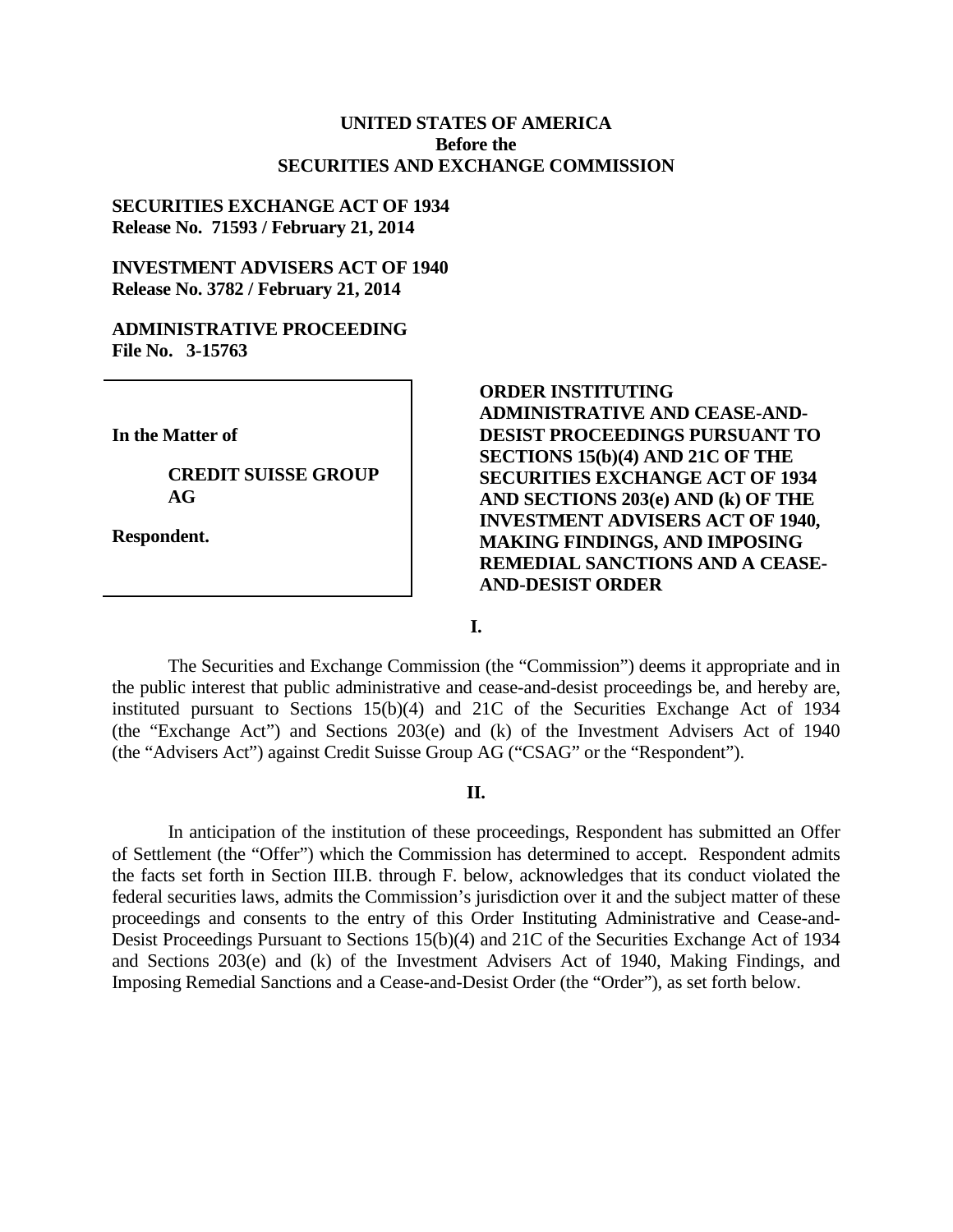On the basis of this Order and Respondent's Offer, the Commission finds<sup>1</sup> that:

## **A. Summary**

1. From at least 2002 until its exit from its business of providing broker-dealer and investment adviser services to certain U.S. clients (the "U.S. cross-border securities business"), which CSAG began in 2008, CSAG, through actions of certain of its relationship managers ("RMs") violated the federal securities laws by providing certain cross-border brokerage and investment advisory services to U.S. clients. During that time, CSAG had as many as 8,500 client accounts that held securities and were beneficially owned by U.S. residents. CSAG RMs solicited and provided broker-dealer and advisory services to some of these clients. CSAG was aware that in certain instances, if its representatives provided such services in the United States or by use of the mails or through interstate commerce, this would have required U.S. broker-dealer and investment adviser registration and that CSAG was not registered. CSAG realized approximately \$82 million in pre-tax income through the unlawful aspects of the U.S. cross-border securities business.

2. With limited exceptions, any person who operates in the United States, or who makes use of the mails or any other means or instrumentality of interstate commerce, to engage in the business of effecting transactions in securities for the account of others, or to engage in a regular business of buying and selling securities for the person's own account, must register with the Commission as a broker-dealer. Similarly, unless there is an applicable exemption, any person who for compensation engages in the business of advising others about the advisability of investment in securities must be registered as an investment adviser.

3. Certain CSAG representatives, among other things, traveled to the United States to solicit new clients and service existing clients by providing investment advice and by inducing and attempting to induce securities transactions. In connection with these activities, certain CSAG representatives met with existing and prospective clients and communicated with them through email and the mails. CSAG received transaction-based compensation and advisory fees for these services. These activities required registration.

4. CSAG understood that there was risk of violating the federal securities laws by providing broker-dealer and investment adviser services to U.S. clients. To manage and mitigate the risk that prohibited broker-dealer and investment adviser services might be provided to U.S. clients, beginning in 2002, CSAG enacted directives and policies which prohibited its representatives from engaging in the improper conduct described in the Order. These directives and policies were designed to allow the U.S. clients to be serviced in a manner consistent with the federal securities laws. Beginning in 2002, CSAG also arranged for certain of its legal and compliance staff and RMs in Switzerland with at least one U.S. client to be trained on the

<sup>&</sup>lt;sup>1</sup> The findings herein are made pursuant to Respondent's Offer and are not binding on any other person or entity in this or any other proceeding.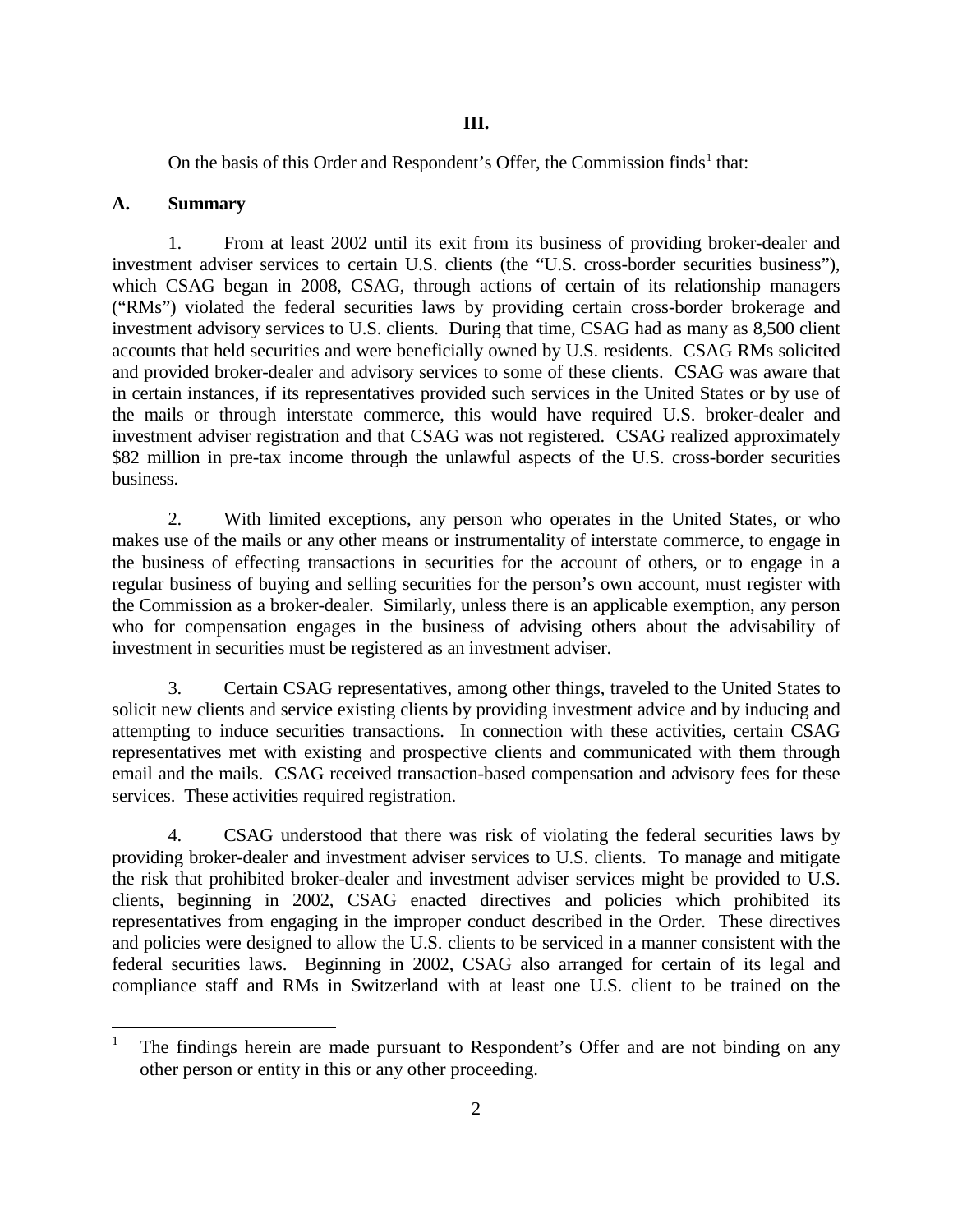directives and policies. CSAG did not expand this training to all RMs worldwide with U.S. clients until 2008. CSAG did not effectively implement these policies and did not sufficiently monitor the U.S. cross-border securities business. As a result, violations of CSAG's policies and the federal securities laws occurred.

5. CSAG undertook initiatives that could have lessened the risk of violating the federal securities laws but they were not effectively implemented or monitored. In 2002, CSAG created a new Swiss-based legal entity with broker-dealer and investment adviser registrations. CSAG attempted to transfer U.S. clients that had submitted W-9 forms to CSAG to support 1099 reporting to the Internal Revenue Service (the "IRS") to the new registered entity starting in 2002 (the "W9 U.S. clients"), but those transfers were not complete until 2008, six years after they were first begun. CSAG also engaged in efforts from 2000 to 2006 to centralize the remainder of the U.S. cross-border securities business at a single desk. These efforts met with resistance both from clients and from certain RMs, who were not sufficiently incentivized to, or sanctioned for failing to transfer the accounts. CSAG's internal audit division audited the desk primarily responsible for servicing U.S. clients on four occasions during the relevant period to determine whether the U.S. clients were being serviced in a compliant manner. Several travel reports provided to internal audit suggest that RMs provided broker-dealer and investment adviser services to U.S. clients while on travel to the United States. However, several other travel reports were edited, before they were provided to internal audit, by RMs who serviced U.S. clients on CSAG's Switzerland-based North America International desk, internally referred to as "SALN," to omit any mention of conduct that violated the federal securities laws that was disclosed in the original versions of these reports. Although the preliminary findings of at least one audit indicated issues with compliance with CSAG's policies and directives for servicing U.S. clients at that desk, after discussions between internal audit and the head of that desk, the final internal audit report of the U.S. cross-border securities business found no significant issues despite the fact that some of the travel reports provided to internal audit reflected visits with prospective U.S. clients and the receipt of new money from those clients was estimated to have a potential value of millions of U.S. dollars.

6. Beginning in October 2008, following the well-publicized civil and criminal investigation of UBS AG ("UBS"), another large Switzerland-based multinational financial services company, arising from UBS's provision of cross-border banking, broker-dealer and investment adviser services to U.S. clients, CSAG determined to exit from the U.S. cross-border securities business. CSAG initially focused on exiting non-U.S. domiciliary entities with U.S. beneficial owners. In April 2009, the exit process expanded to U.S. resident account holders and CSAG ceased taking new U.S. client accounts outside a U.S. registered CSAG entity. As a result of these actions, the number of U.S. client accounts decreased from 2009 forward and the majority of U.S. client accounts were closed or transferred by 2010. Nonetheless, it took CSAG almost five years – from 2009 to mid-2013 – to decrease the average securities assets under management in U.S. client accounts from, in the aggregate, approximately \$5.75 billion in 2008 to approximately \$34 million by mid-2013. CSAG continued to collect some broker-dealer and investment adviser fees on certain accounts of U.S. clients that held securities until the relevant account was terminated.

7. Because certain of its representatives provided broker-dealer and investment adviser services in the United States at a time when CSAG was not registered with the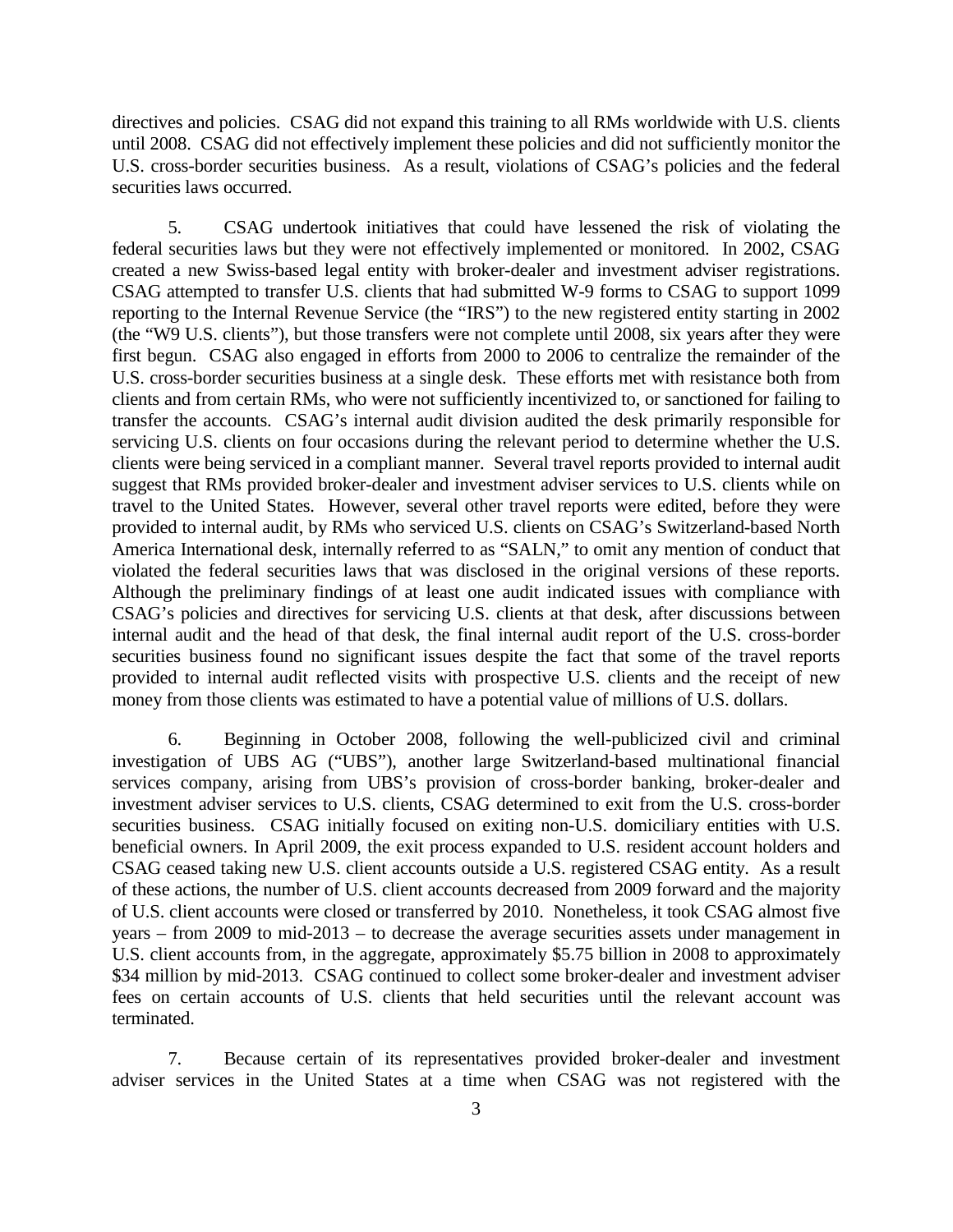Commission as a broker-dealer or investment adviser, CSAG willfully<sup>2</sup> violated Exchange Act Section 15(a) and Advisers Act Section 203(a).

# **B. Respondent**

8. **Credit Suisse Group AG ("CSAG")** is a corporation incorporated and domiciled in Switzerland. It is a multinational financial services holding company that provides a broad range of services to individual and corporate clients. CSAG is headquartered in Zurich, Switzerland, and its registered shares are listed in Switzerland on the SIX Swiss Exchange, and in the United States, in the form of American Depositary Shares, on the New York Stock Exchange. CSAG's operating subsidiaries include Credit Suisse Securities (USA) LLC ("CSSU"), which was formerly known as Credit Suisse First Boston Corporation. CSSU is headquartered in New York, is a member of FINRA, and is registered with the Commission as a broker-dealer and investment adviser. None of the conduct described in this Order is attributed to CSSU. Clariden Leu was another of CSAG's subsidiaries which was integrated into CSAG and ceased to exist as a distinct legal entity with effect from January 1, 2012. Clariden Leu had been formed by the merger of five predecessor subsidiary banks in 2007, and was a wholly-owned subsidiary of CSAG since that time.

# **C. CSAG's U.S. Cross-Border Securities Business**

9. During the period from at least 2002 through 2008, CSAG, through actions of certain of its RMs, engaged in broker-dealer and investment adviser activities with U.S. clients. Among other things, CSAG RMs solicited, established, and maintained brokerage and investment advisory accounts for certain U.S. clients; accepted and executed orders for securities transactions; actively solicited securities transactions; handled certain U.S. clients' funds and securities; provided account statements and other account information; and provided investment advice. Certain of these activities required registration under the federal securities laws. For these and other services provided to certain U.S. clients, CSAG received transaction-based compensation or investment adviser fees.

10. Approximately 20 SALN RMs serviced the accounts of U.S. clients on desks physically located in Zurich and Geneva, Switzerland. Between 2002 and 2003, SALN had up to approximately 4,300 U.S. client accounts consisting of up to approximately \$1.6 billion in securities assets under management.

11. Approximately 430 CSAG RMs employed on other desks or at other Swiss-based offices of CSAG which were not focused on U.S. clients also serviced the accounts of U.S. clients.

 <sup>2</sup> A willful violation of the securities laws means merely "'that the person charged with the duty knows what he is doing.'" *Wonsover v. SEC*, 205 F.3d 408, 414 (D.C. Cir. 2000) (quoting *Hughes v. SEC*, 174 F.2d 969, 977 (D.C. Cir. 1949)). There is no requirement that the actor "'also be aware that he is violating one of the Rules or Acts.'" *Id*. (quoting *Gearhart & Otis, Inc. v. SEC*, 348 F.2d 798, 803 (D.C. Cir. 1965)).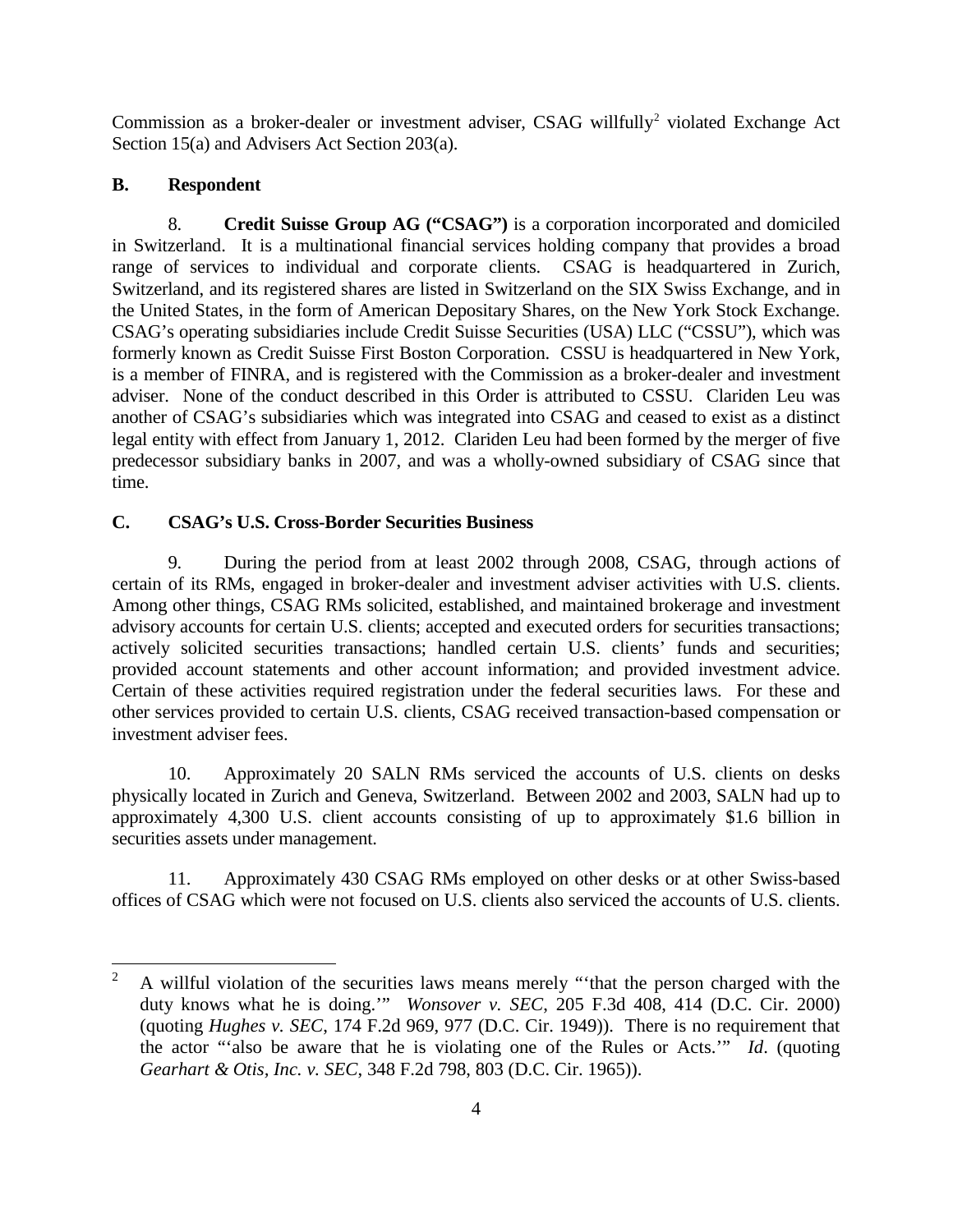From at least 2002 through 2008, CSAG RMs outside of SALN had up to 4,800 U.S. client accounts consisting of up to approximately \$3 billion in securities assets under management.

12. In addition, Clariden Leu also employed approximately 240 RMs who provided broker-dealer and investment adviser services to U.S. clients and were not part of a dedicated U.S. desk. Prior to the merger of Clariden Leu into CSAG, Clariden Leu RMs had up to approximately 1,500 U.S. client accounts consisting of up to approximately \$2 billion in securities assets under management. At the time of the merger, Clariden Leu had approximately 133 U.S. client accounts consisting of approximately \$52.6 million in securities assets under management.

13. The assets under management associated with, and pre-tax income generated from, the U.S. clients and U.S. client accounts referred to in Paragraphs 10 through 12 were booked in Switzerland.

14. With respect to certain of these accounts, certain RMs used a variety of U.S. jurisdictional means to engage unlawfully in the U.S. cross-border securities business without appropriate registration. For example, certain RMs traveled to the United States to meet with existing and prospective clients to provide investment advice and/or solicit securities transactions. SALN's management encouraged that travel; minutes from an SALN meeting that occurred on January 1, 2003 stated SALN management's view that "business trips will no longer be allowed if no prospecting is included. *Every trip will involve at least one prospect per day (travelling days included).*"

15. From 2001 through 2008, certain SALN RMs made approximately 107 trips to the United States. Certain of these trips involved visits with dozens of U.S. clients and prospective U.S. clients, and the provision or solicitation of broker-dealer and/or investment adviser services.

a. For example, between April 29 and May 4, 2003, the head of SALN traveled to New York in order to visit with 32 U.S. clients with assets under management in the amount of approximately \$129 million. He also visited with 5 prospective U.S. clients; one of the 5 prospective U.S. clients opened an account with CSAG valued at approximately \$744,000. The head of SALN submitted a travel report that stated that retention of existing clients and prevention of account closings as one of the reasons for the trip.

b. In 2004, the deputy head of SALN traveled to New York, Washington, D.C., and Florida in order to visit with 39 U.S. clients with assets under management in the amount of approximately \$111 million. She also visited with 2 prospective U.S. clients; the prospects opened accounts with CSAG which were estimated to have a potential value of approximately \$2 million.

c. In April 2005, the head of SALN traveled to the United States and Canada, in order to visit with 30 current U.S. clients with assets under management in the amount of approximately \$67 million. He also visited with 2 prospective U.S. clients; the prospects opened accounts with CSAG collectively valued at approximately \$4 million. In October 2005, an SALN RM traveled to California in order to visit with 30 U.S. clients with assets under management in the amount of approximately \$39 million. The RM also visited with 2 prospective U.S. clients; the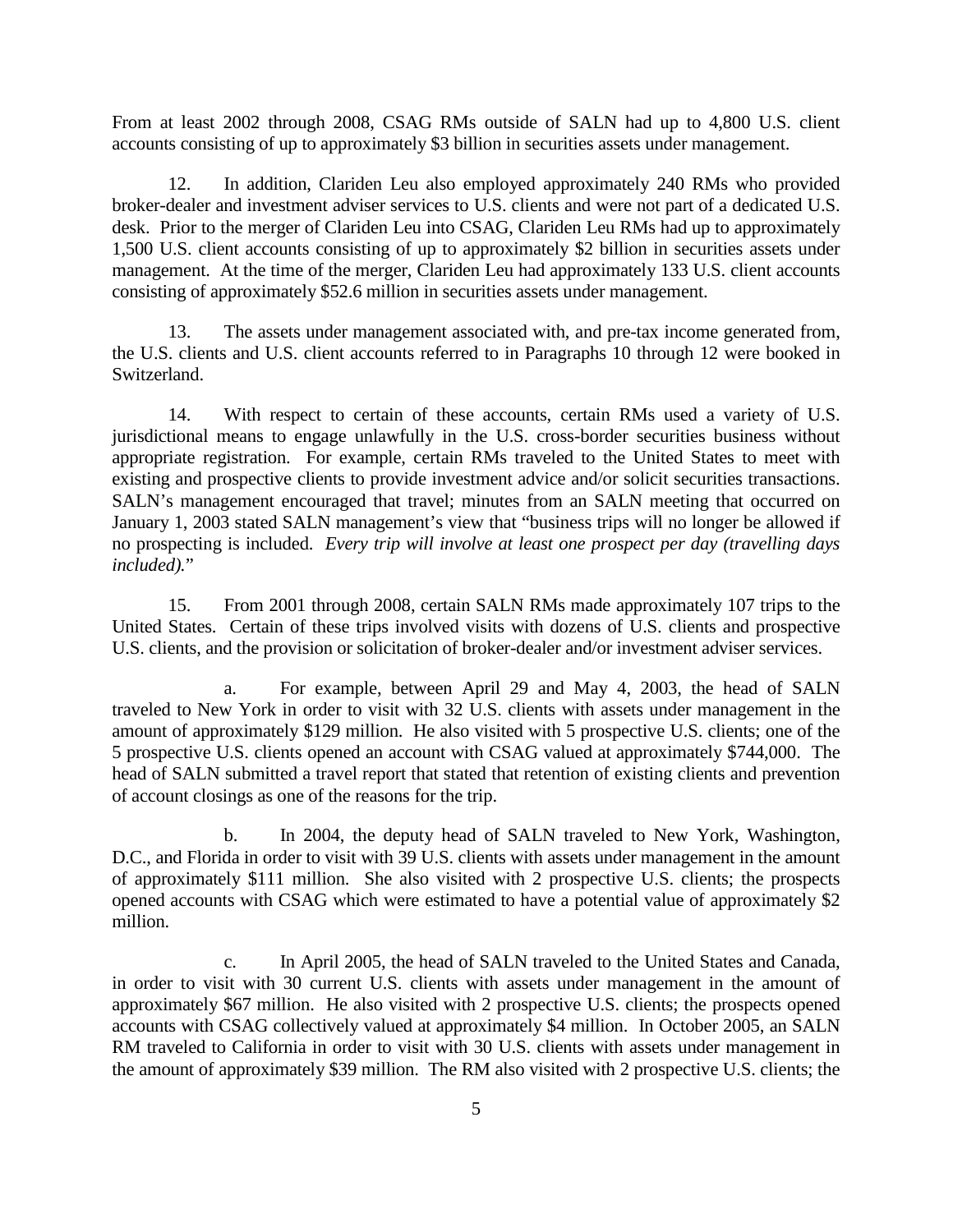prospects opened accounts with CSAG which were estimated to have a potential value of approximately \$3 million. The RM noted that "[r]etention [m]anagement," "[i]ncreas[ing] asset base from existing clients," and "[a]ccount openings with new clients (prospects)" were among the goals of the trip.

d. In 2006, SALN personnel traveled to Florida, New York, and two locations in Canada, in order to visit with up to 336 U.S. clients with assets under management valued at up to approximately \$865 million. They also visited with up to 51 prospective U.S. clients; 21 prospects were expected to potentially open accounts with CSAG which were estimated to have a potential value of approximately \$41 million.

e. As late as June 2007, another SALN RM traveled to California in order to visit with 40 U.S. clients with assets under management valued at approximately \$88 million. One purpose of the SALN RM's visits with the U.S. clients was to provide broker-dealer and investment adviser services. The RM also discussed with some of the existing U.S. clients the possibility that they might deposit additional assets with CSAG which were estimated to have a potential value of at least approximately \$29 million.

16. In addition to traveling to the United States, certain RMs with U.S. clients also communicated securities-related information to their U.S. clients by means of interstate commerce while the clients were present in the United States, including through mails, telephone and e-mail. Certain RMs provided investment adviser and broker-dealer services to these U.S. clients and made recommendations as to what types of accounts would be most appropriate for them, as well as advice as to the merits of various types of investments.

#### **D. CSAG Charged Certain U.S. Clients Broker-Dealer and Investment Adviser Fees**

17. From 2002 through 2008, CSAG had as many as 8,500 U.S. client accounts which held securities. During that time period, the total securities assets under management across all of the U.S. client accounts that held securities averaged approximately \$5.6 billion. In 2008, CSAG commenced the process of exiting from the U.S. cross-border securities business. In 2009, the securities assets under management had declined to under \$4 billion, and in 2010 to under \$2 billion. CSAG's securities assets under management across U.S. client accounts continued to decline in 2011 and 2012 and, by mid-2013, had decreased to approximately \$34 million. During this time period, CSAG continued to collect some broker-dealer and investment adviser fees on certain U.S. client accounts.

18. Beginning in 2008, following the much-publicized civil and criminal tax investigation of UBS arising from its provision of cross-border banking, broker-dealer and investment adviser services to certain of its U.S. clients, CSAG took steps to completely close the U.S. cross-border securities business beginning in 2008 and took additional measures designed to ensure that it was not providing investment advice or broker-dealer services to these clients in violation of the federal securities laws, which are described below in Paragraphs 41 through 44 of this Order. However, during this time, CSAG continued to collect a fee for broker-dealer services from certain U.S. clients until the relevant U.S. client account was terminated.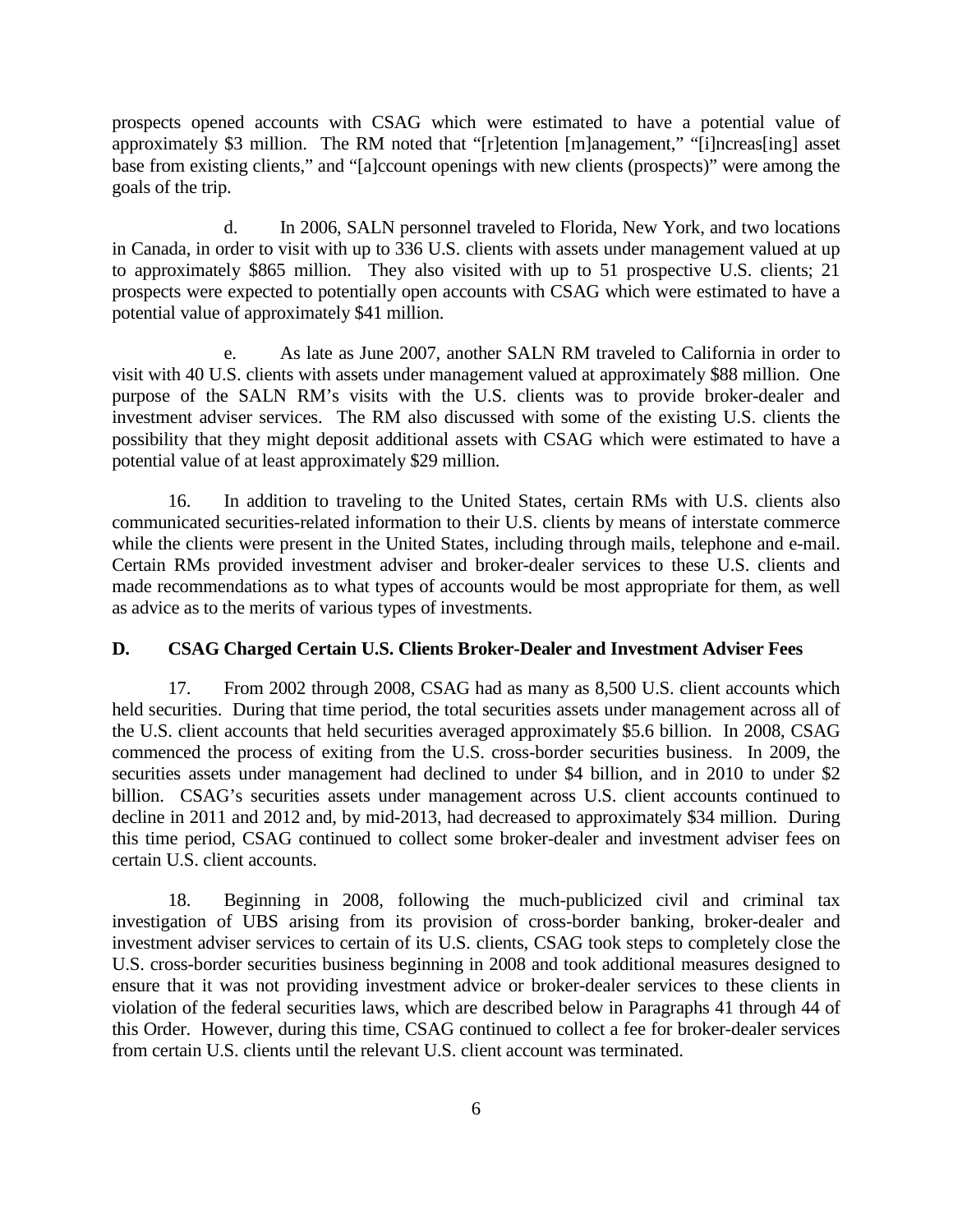## **E. CSAG Was Not Registered with the Commission to Provide Broker-Dealer or Investment Adviser Services to U.S. Clients**

19. The above-referenced activities were engaged in at a time during which CSAG was not registered as a broker-dealer under Exchange Act Section 15(a) or as an investment adviser under Advisers Act Section 203(a), and CSAG was not exempted from registration as a brokerdealer or investment adviser.

## **F. CSAG's Efforts to Address the U.S. Cross-Border Securities Business**

20. Throughout the period in question, CSAG was aware of the broker-dealer and investment adviser registration requirements related to the provision of certain cross-border brokerdealer and investment adviser services to U.S. clients.

## **1. "Project OldCo/NewCo" – The Creation of a Switzerland-Based Registered Broker-Dealer and Investment Adviser**

21. At least as early as November 6, 2000, U.S. cross-border issues rose to the attention of the executive board of CSAG's private banking unit (the "PBEB") during a PBEB meeting where the board discussed "the business case for a new model servicing offshore US clients." The participants in the meeting – which included several of the most senior executives of CSAG's private banking unit – were advised that the federal securities laws did not allow entities – like CSAG – that were not registered with the Commission to actively engage in certain marketing activities and provide investment advice to U.S. clients using the means and instrumentalities of interstate commerce. The PBEB agreed to "create a Swiss-based SEC registered vehicle with unrestricted access to the US market" to service W-9 U.S. clients.

22. At a subsequent PBEB meeting on April 24, 2001, the PBEB was provided with more details of what was then called "Project OldCo/NewCo" – the new registered broker-dealer and investment adviser. The PBEB was informed that the new legal entity arising from Project OldCo/NewCo would be named Credit Suisse Private Advisors ("CSPA"). Clients who had submitted W9 forms were expected to be transferred to CSPA. Separately, approximately 6,000 non-W-9 U.S. clients were expected to be centralized at the SALN desk.

23. Although CSAG created CSPA in mid-2002, the transfer and centralization exercise proposed in 2000 and 2001 did not occur as originally scheduled. In fact, it took over six years to complete. By September 2006, less than 20% of the W-9 U.S. clients had agreed to be transferred. In some cases, certain RMs did not want to give up their clients to RMs in the new entity. CSAG did not offer incentives for RMs to transfer their W-9 U.S. clients to CSPA or impose sanctions on RMs if they did not. In other cases, clients resisted the transfer.

### **2. U.S. Persons and Cross-Border Directives and Policies**

24. During the time that the PBEB was considering the establishment of CSPA, on November 26, 2002, CSAG enacted a directive governing relationships with U.S. clients (the "U.S. persons directive"). The U.S. persons directive included restrictions governing communications with U.S. persons and travel to the U.S. and also included a prohibition on providing investment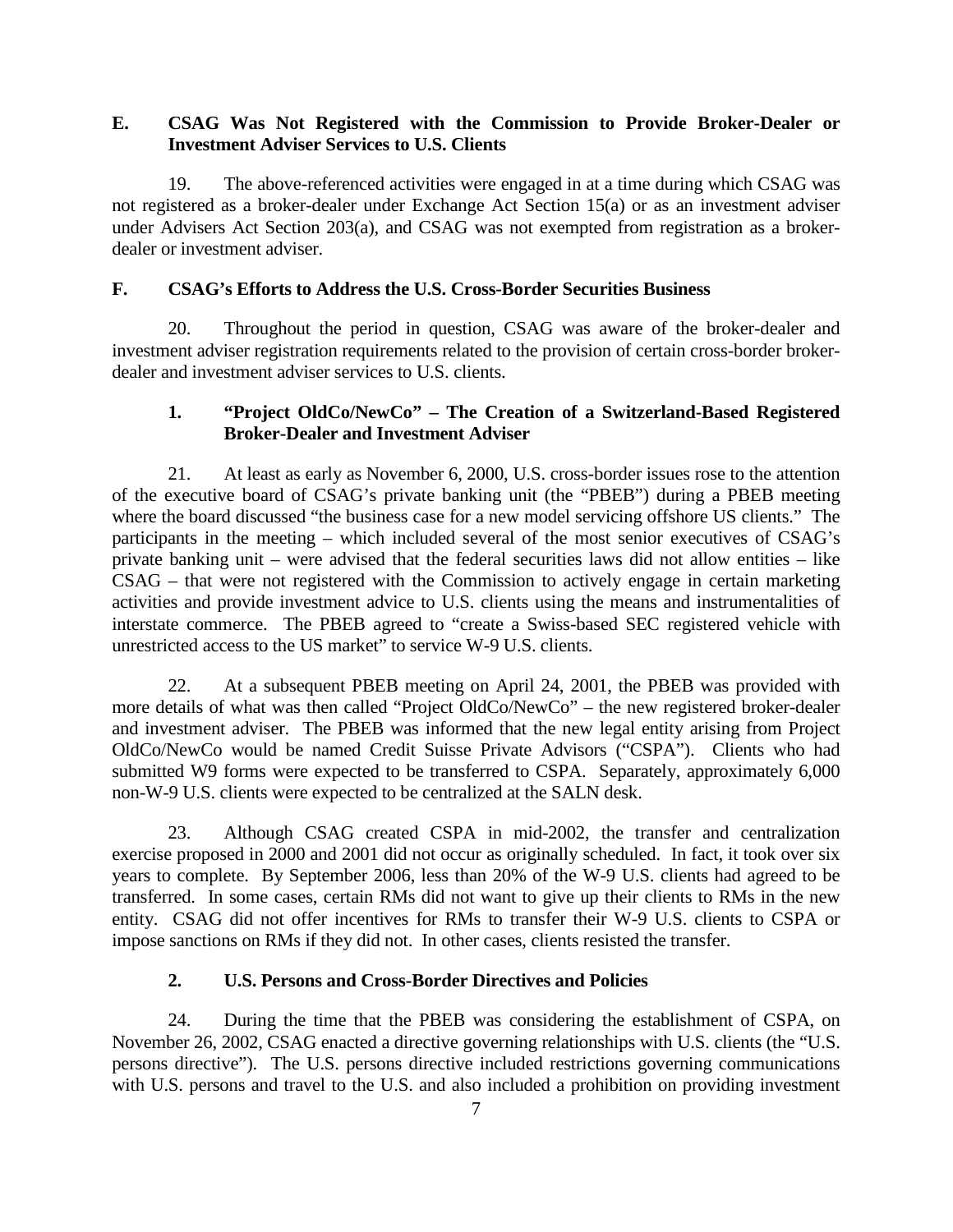advice in the United States. Thereafter, on January 24, 2004, CSAG enacted a directive governing foreign travel by RMs in CSAG's private banking unit (the "cross-border directive"). The purposes of the U.S. persons and cross-border directives were to provide guidelines to RMs for conducting the U.S. cross-border securities business according to the federal securities laws, to ensure that traveling RMs complied with local laws governing the cross-border provision of financial services, and "to avoid regulatory and reputational risk," "to ensure uniform adherence to the restrictions applicable under US law to bank relationships with US Persons and US Taxpayers," and "to ensure the bank does not trigger the US licensing requirements." CSAG periodically updated these directives.

25. CSAG provided training to SALN RMs with U.S. clients on these directives, in addition to hundreds of other RMs outside of SALN as well as at Clariden Leu. Training was required for RMs in Switzerland with at least one U.S. client. Trainings occurred periodically during the period from 2002 through 2008. Among other things, the training presentations specifically advised the RMs that CSAG was not a broker-dealer or investment adviser registered with the Commission and, as such, the RMs could not solicit any transaction related to securities or travel to the United States to conduct any business that would be deemed solicitation or investment advice. The presentations also warned RMs that violations of the directives potentially could cause CSAG to face "reputational risks" such as "negative publicity," a decline in CSAG's stock price, customer base, revenues, costly litigation, and "'soft costs' (change in business practices, etc.)." CSAG management expected RMs to comply with the various restrictions associated with U.S. clients. However, CSAG did not require RMs to certify that they had completed country-specific cross-border training before they were allowed to travel until a new initiative was implemented in 2008. No such certificates had previously been required.

26. Notwithstanding the enactment of these directives and policies and the training provided, certain RMs continued to engage in behavior that violated not only CSAG's directives and policies, but also the federal securities laws through providing broker-dealer and investment adviser services to U.S. clients and prospective U.S. clients while on travel in the United States and through securities-related communications to U.S. clients, as described in Paragraphs 9 through 16 of this Order.

### **3. Internal Audits of SALN**

27. In addition to enacting the directives and policies described in Paragraphs 24 through 26 of this Order, CSAG also conducted internal audits of SALN to ensure compliance with the directives and policies regarding U.S. clients. In 2006, certain RMs outside of SALN had up to approximately 6,200 U.S. client accounts consisting of up to approximately \$4.6 billion in securities assets under management. CSAG did not conduct any internal audits specifically focused on the U.S. cross-border securities business outside of SALN.

28. CSAG conducted internal audits of SALN in 2001, 2003, 2006 and 2009. The 2001, 2003 and 2009 audits either found "no issues" or "minor issues," despite the fact that some of the travel reports provided to internal audit reflected visits with prospective U.S. clients and the receipt of new money from those clients was estimated to have a potential value of millions of U.S. dollars.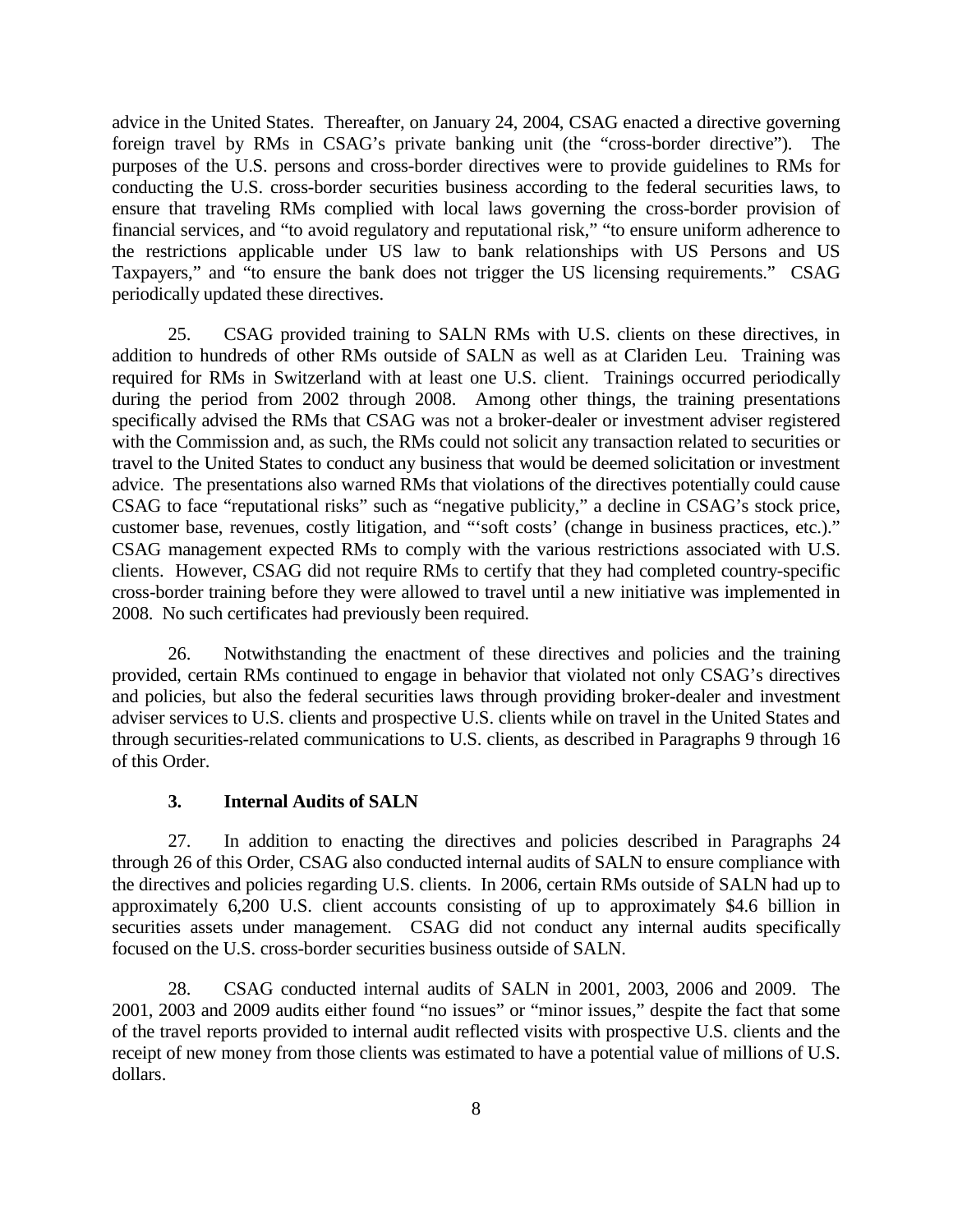29. During the 2006 internal audit of SALN, CSAG's internal auditors were provided with travel reports that were edited by SALN employees to omit any mention of conduct that violated the federal securities laws. The original versions of the edited reports suggested that RMs provided broker-dealer and investment adviser services to U.S. clients while on travel to the United States. Internal audit also received reports that reflected that certain SALN RMs had met with prospective U.S. clients and had obtained new assets. CSAG's 2006 audit of SALN preliminarily raised concerns that certain SALN RMs may have violated the U.S. persons directive during business trips to the United States. However, following meetings between members of CSAG's internal auditors and the head of SALN, these preliminary findings were excluded from the final audit report.

### **4. "Project W9"**

30. By 2006, CSAG had made little progress in the transfer of the W-9 U.S. clients to CSPA or the centralization of non-W-9 U.S. clients with SALN; in fact, only approximately \$500 million in assets under management belonging to U.S. clients had been transferred to CSPA, which was less than 20% of the population of W-9 U.S. clients. Furthermore, the transfer and consolidation exercise discussed in executive board meetings in 2000 and 2001, described in more detail above in Paragraphs 21 and 22 of this Order, also was behind plan; only 60% of assets under management belonging to non-W-9 U.S. clients had been transferred. Again, management had not offered sufficient incentives to RMs to effect transfers or imposed penalties for not effecting transfers.

31. As a result, in September 2006, CSAG's management initiated "Project W9." The purpose of Project W9 was to execute the executive board decision of 2000 in two phases: the first phase, dubbed "QuickWin," involved identifying all W-9 U.S. clients throughout CSAG and asking them to agree to a move to CSPA. W-9 U.S. clients that were not willing to move their accounts to CSPA would be required to close their accounts. The second phase, dubbed "Phase 2," involved transferring the non-W-9 U.S. clients to SALN and to provide specialized training for certain of the SALN RMs on what they could – and could not – do with respect to such accounts.

32. CSAG anticipated completing the QuickWin phase of Project W9 by the end of October 2007 and the Phase 2 phase of Project W9 by the end of December 2007.

33. As with the efforts in 2000, the 2006 Project W9 proved difficult. At the outset of Project W9, the head of SALN wrote an e-mail to his immediate supervisor on September 12, 2006, stating: "The 'Centralization of W9 in CSPA' exercise is becoming a real struggle. If clients are to be centralized in the intended manner, it needs to be clear from the outset that the transferring area will be compensated/who has to bear the expected losses."

34. By March 2007, ten months before the anticipated completion of the QuickWin phase of Project W9, the head of Project W9 reported to CSAG's Private Banking Management Committee that the transfer of the W-9 U.S. clients was behind schedule. Part of the delay was attributed to the fact that certain of the RMs had sought exceptions to the directive to move their W-9 U.S. client accounts to CSPA or close them. Although the vast majority of the exceptions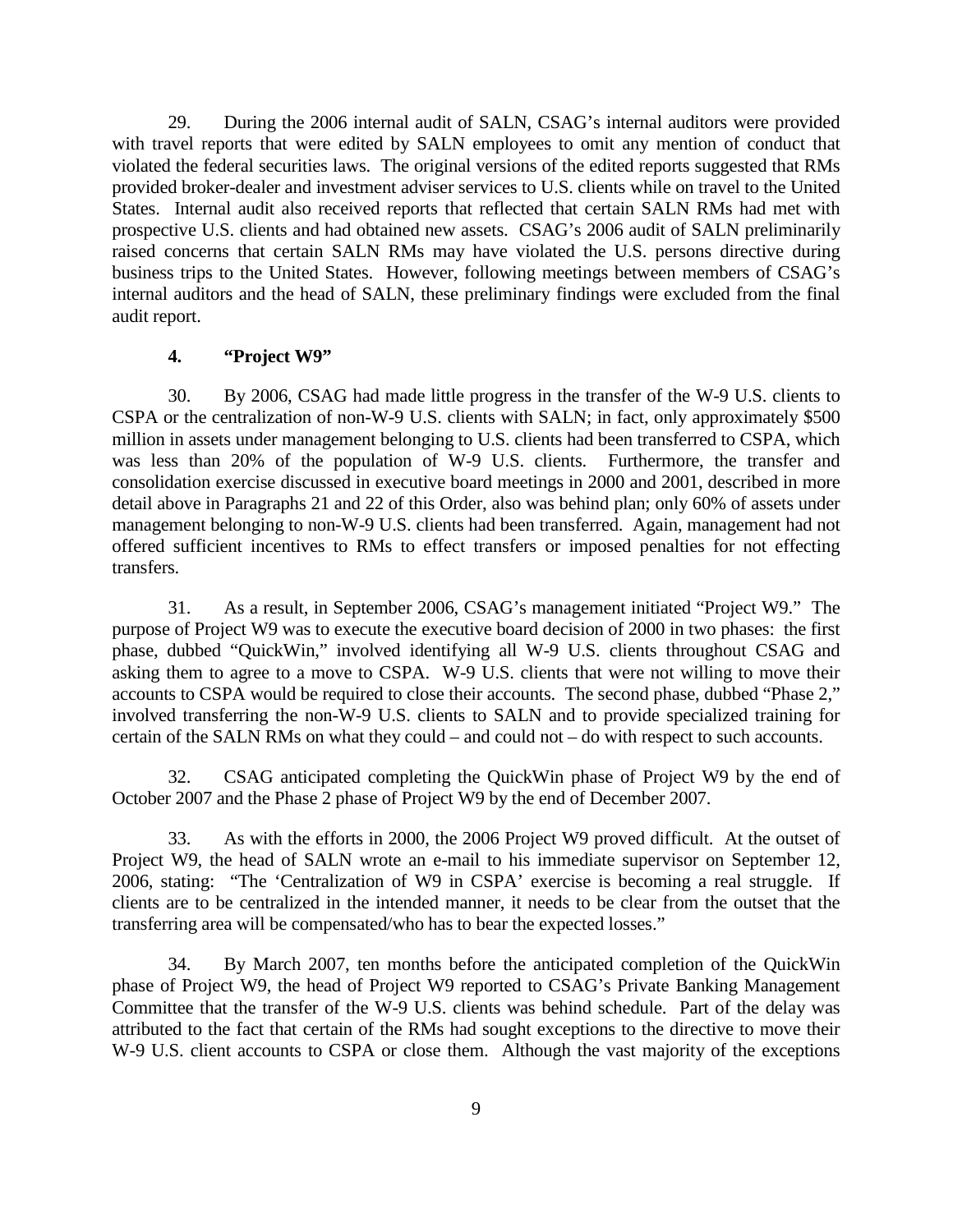was denied, it took management several months to complete the process of receiving and reviewing exceptions.

35. While there was slow progress on the QuickWin phase of Project W9 during this period, there was no discernible progress on the Phase 2 migration of non-W-9 U.S. clients to SALN.

36. Moreover, at the same time that CSAG was working on Project W9, SALN faced internal pressures to continue to grow the U.S. cross-border securities business. For example, in November 8, 2007, an SALN presentation regarding collaboration between SALN and a Miamibased group of RMs responsible for Latin-American clients highlighted the following three "project goals," each of which contemplates expanding the U.S. cross-border securities business:

a. "Each team-member acquires one client with AuM > USD 5 mn [sic] within the next 12 months[;]"

b. "Each team introduces at least one existing client to the other team (US -> offshore and Offshore -> US) until the next workshop[;]" and

c. "Each team has met at least one project-relevant new prospect until the next workshop[.]"

37. From 2005 through 2007, CSAG did, in fact, grow its business with U.S. clients: In 2005, CSAG acquired net new assets of approximately \$296 million; in 2006, approximately \$714 million; and in 2007, approximately \$177 million.

#### **5. The "Cross-Border+ (Plus) Project"**

38. In 2006, CSAG initiated another project – the "Cross-Border+ (Plus) Project" (the "CB+ Project"). An impetus for the CB+ Project was the March 2006 arrest of several CSAG bankers in Brazil, including the head of CSAG's private banking unit in Brazil, for conducting business in violation of Brazil's laws. The CB+ Project is an ongoing global initiative covering over 80 countries, including the United States, and was described internally as an effort to "set out how CS and its business units should conduct cross-border business going forward with clear guidance on acceptable business activities," and it was divided into various "workstreams" to cover all of the regions where CSAG did business. The end deliverables were "country manuals" designed to provide RMs with guidance on how to conduct business in all of the countries where CSAG had a presence, as well as training modules and revisions to existing cross-border policies.

39. The CB+ Project included a review of CSAG's policies regarding the U.S. crossborder securities business. As a result of the CB+ Project, CSAG's U.S. persons policy was revised to provide that "RMs may travel to the US to visit existing clients only if the visit is initiated by the client is for a purely and exclusively social nature and no discussion is had relating to securities or investments. As a prerequisite for such travel, the RM must complete a US Cross-Border training session and follow the procedures for obtaining the relevant travel approval. Visits to prospective clients are not permitted."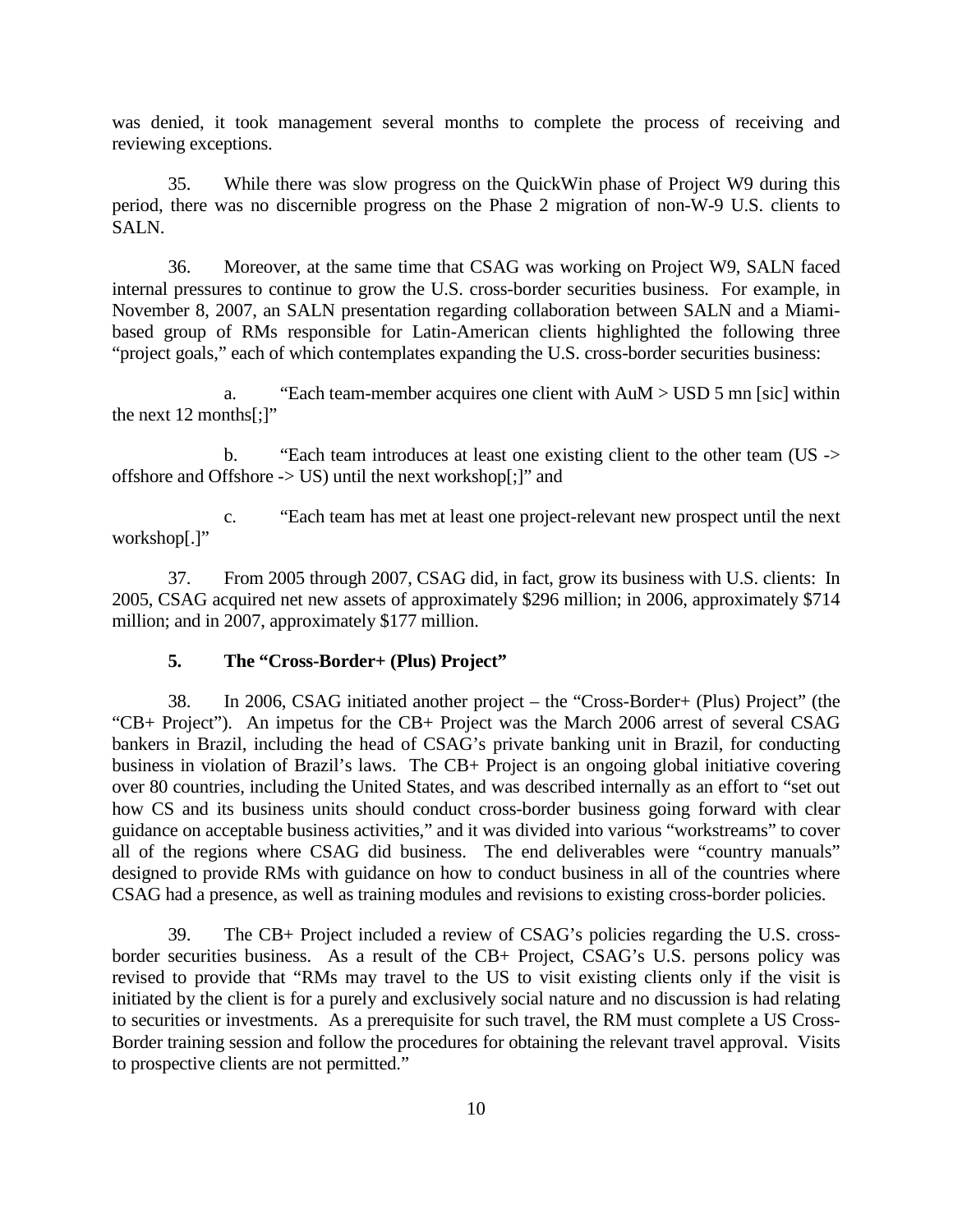40. During the CB+ Project, in September 2007, the then-head of SALN complained to his direct superior that "the altered parameters the bank wants to do business on, not only is the scope of action getting very constrained, but people have no air left to breathe. . . . The latest changes will make this business impossible."

#### **6. CSAG's Closure of its U.S. Cross-Border Securities Business**

41. In January 2008, UBS publicly announced that it would no longer allow new U.S. clients seeking securities-related services; rather, it would only allow U.S. clients seeking banking services to open accounts. Following a much-publicized U.S. Department of Justice criminal tax investigation, in July 2008, UBS formally announced that it would cease providing banking services to U.S. clients through its non-U.S. regulated entities.

42. Following UBS's July 2008 announcement, CSAG circulated a legal and compliance alert that prohibited inflows of funds into existing or newly opened accounts from UBS and another Swiss bank that had come under fire for helping U.S. citizens shelter assets from the IRS and evade taxes. The alert also required accounts for non-U.S. domiciled companies with a U.S. taxpayer beneficial owner to demonstrate U.S. tax compliance and be opened with a U.S. licensed arm of CSAG.

43. During this time period, in the wake of the news regarding UBS, CSAG's management began an examination of CSAG's U.S. cross-border securities business. The examination was internally referred to as the "US Project." As a result of this analysis, in late 2008 CSAG's management decided to only retain those non-U.S. domiciliary companies with U.S. beneficial owners who could prove tax compliance. In Spring 2009, CSAG stopped opening new U.S. client accounts for U.S. residents and existing U.S. resident clients were offered a choice: transfer to CSPA and become tax compliant (if they had not done so already) or leave the bank.

44. By 2010, CSAG had either transferred or terminated the vast majority of its relationships with U.S. clients. Until the termination of the accounts, CSAG continued to collect some broker-dealer and investment adviser fees from certain U.S. clients through at least June 2013. However, during this period, CSAG took certain measures designed to prevent violations of the federal securities laws, including, but not limited to, not charging, or limiting the collection of, fees or commissions for certain U.S. client accounts, corresponding with the U.S. clients and suggesting that they take action to close or transfer their accounts, and placing a "no service" flag on certain U.S. client accounts that blocked broker-dealer transactions with respect to the account. From 2002 to 2010, CSAG realized pre-tax income of approximately \$82 million from the U.S. cross-border securities business. From January 2011 onwards, CSAG realized pre-tax income of less than \$409,000.

#### **G. Violations**

45. As a result of the conduct described above, CSAG willfully violated Exchange Act Section 15(a) and Advisers Act Section 203(a).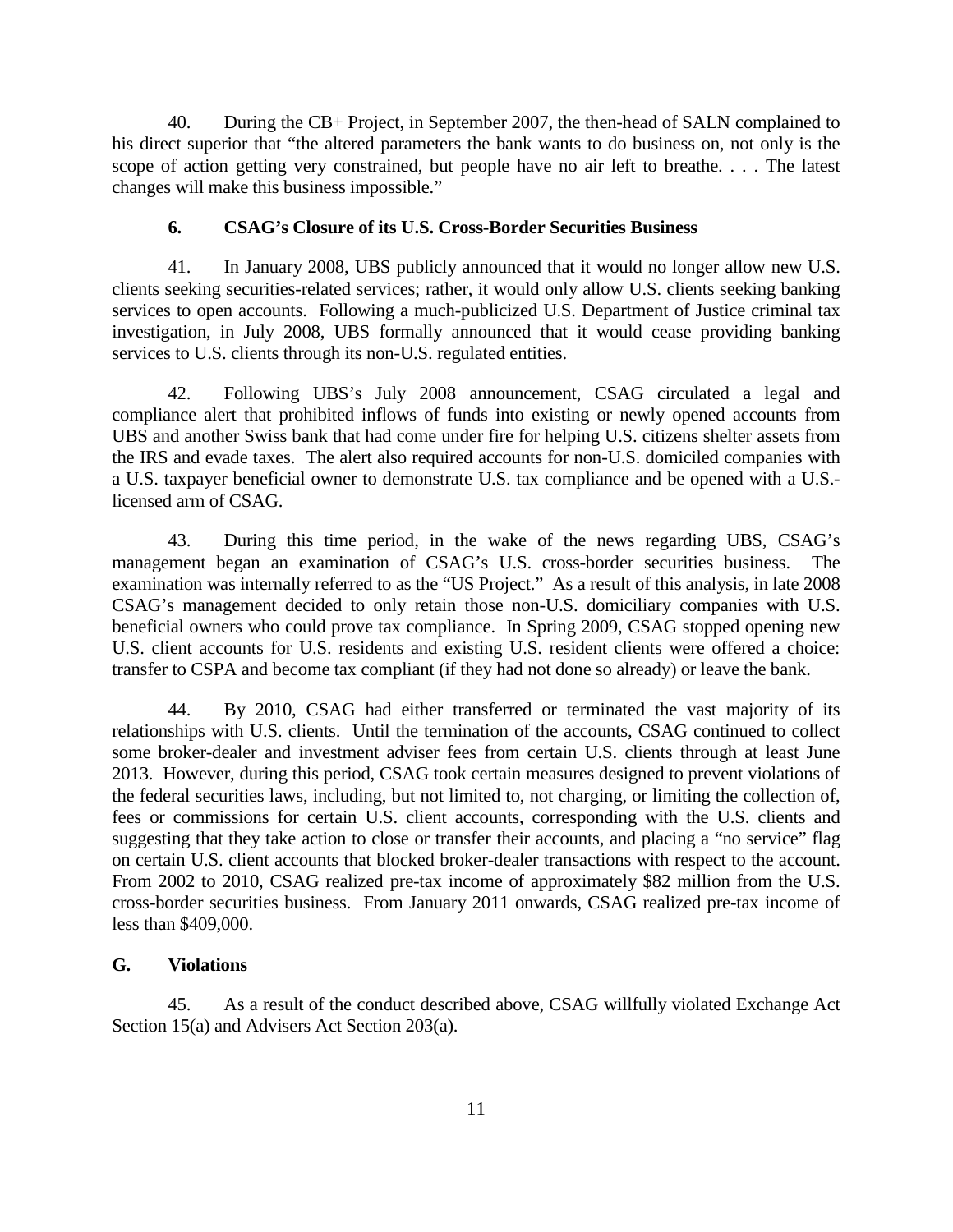#### **H. Undertakings**

46. Respondent CSAG undertakes to take the following actions set forth below in Paragraphs 47 and 48 of this Order:

47. Within sixty (60) days of entry of this Order, Respondent shall retain an independent consultant (the "Independent Consultant"), not unacceptable to the Commission staff, to conduct an examination of the broker-dealer and investment adviser activities of Respondent to:

a. Verify that Respondent has completed the termination of the business described in this Order; and

b. Evaluate Respondent's existing policies and procedures, to ensure that they are reasonably capable of detecting and preventing any similar violative activity in the future.

48. In retaining the Independent Consultant, Respondent shall:

a. Require the Independent Consultant and any qualified persons working for the Independent Consultant (the "Qualified Persons") to have or to acquire within a reasonable period of time adequate knowledge and understanding of the relevant broker-dealer and investment adviser activities of Respondent and to possess sufficient competence and resources necessary to assess Respondent's termination of the business described in this Order;

b. Require the Independent Consultant to develop a written plan of sufficient scope and detail to enable the Independent Consultant to achieve the examination objectives described in this Order;

c. Require the Independent Consultant and any Qualified Persons to exercise due professional care and independence;

d. Cooperate fully with the Independent Consultant and any Qualified Persons and provide the Independent Consultant and Qualified Persons with access to files, books, records, and staff as requested for the Independent Consultant's examination;

e. Bear the full expense of the Independent Consultant's examination;

f. Require the Independent Consultant to complete its examination within one hundred twenty (120) days following retention by Respondent;

g. Require that, within thirty (30) days of completion of the examination, the Independent Consultant shall provide a final report as to whether Respondent fully has terminated the business described in this Order; and further require that the final report shall be provided to designated persons in the Division of Enforcement of the Commission;

h. Require the Independent Consultant and any Qualified Persons to provide the Commission staff with any documents or other information that the Commission requests regarding the Independent Consultant's work; provided that Respondent shall not assert, and shall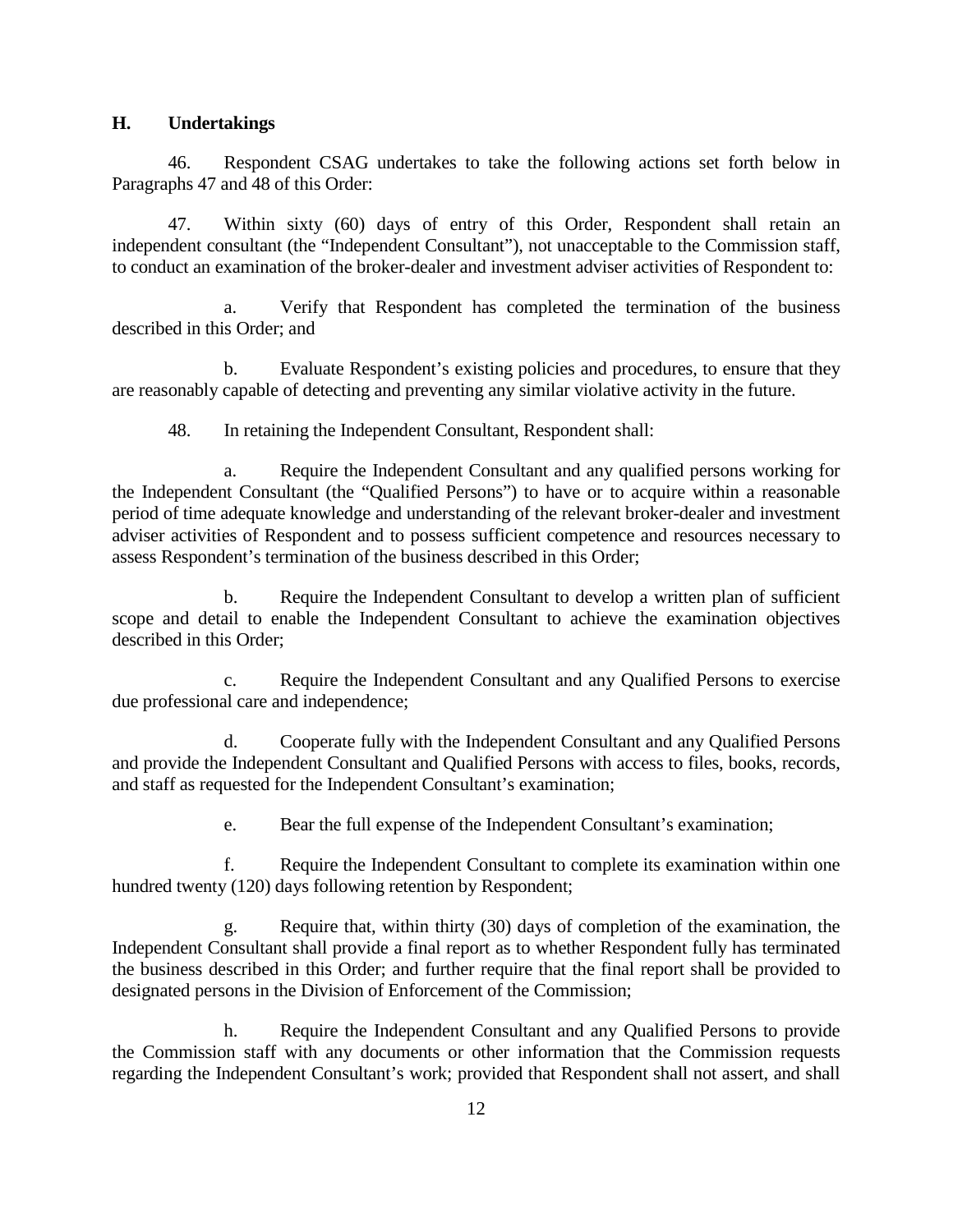require the Independent Consultant and Qualified Persons not to assert, any privilege or work product claims in response to any of the Commission staff's requests; and provided further, that, in responding to requests from the Commission staff pursuant to this Paragraph of the Order, the Independent Consultant and Qualified Persons shall not be required to provide any information that they are prohibited from providing under the laws or regulations of Switzerland or other applicable foreign law; and

i. Require the Independent Consultant and any Qualified Persons to enter into an agreement that provides that:

1. For the period of the engagement and for a period of two (2) years from completion of the engagement, the Independent Consultant and any Qualified Persons shall not, without prior written consent of the Commission staff, enter into any employment, consultant, attorney-client, auditing or other professional relationship with Respondent, or any of its present or former affiliates, directors, officers, employees, or agents acting in their capacity; and

2. The Independent Consultant and any Qualified Persons will require that any firm with which he/she/they is or are affiliated or of which he/she/they is or are a member shall not, without prior written consent of the Commission staff, enter into any employment, consultant, attorney-client, auditing or other professional relationship with Respondent, or any of its present or former affiliates, directors, officers, employees, or agents acting in their capacity as such for the period of the engagement and for a period of two years after the engagement.

49. Respondent shall complete the undertakings specified in Paragraphs 47 and 48 of this Order within the time period specified herein unless, upon written request, and for good cause shown by Respondent, the Commission staff grants Respondent such additional time as the Commission staff deems reasonable and necessary to implement the undertakings.

50. In determining whether to accept Respondent's Offer, the Commission has considered the undertakings described in Paragraphs 47 and 48 of this Order.

#### **IV.**

In view of the foregoing, the Commission deems it appropriate and in the public interest to impose the sanctions agreed to in Respondent's Offer.

Accordingly, pursuant to Sections 15(b)(4) and 21C of the Exchange Act and Sections 203(e) and (k) of the Advisers Act, it is hereby ORDERED that:

A. Respondent CSAG is censured;

B. Respondent CSAG cease-and-desist from committing or causing any violations and any future violations of Section 15(a) of the Exchange Act or Section 203(a) of the Advisers Act; and

C. Respondent shall, within ninety (90) days of the entry of this Order, pay disgorgement of \$82,170,990, prejudgment interest of \$64,340,024, and a civil money penalty in